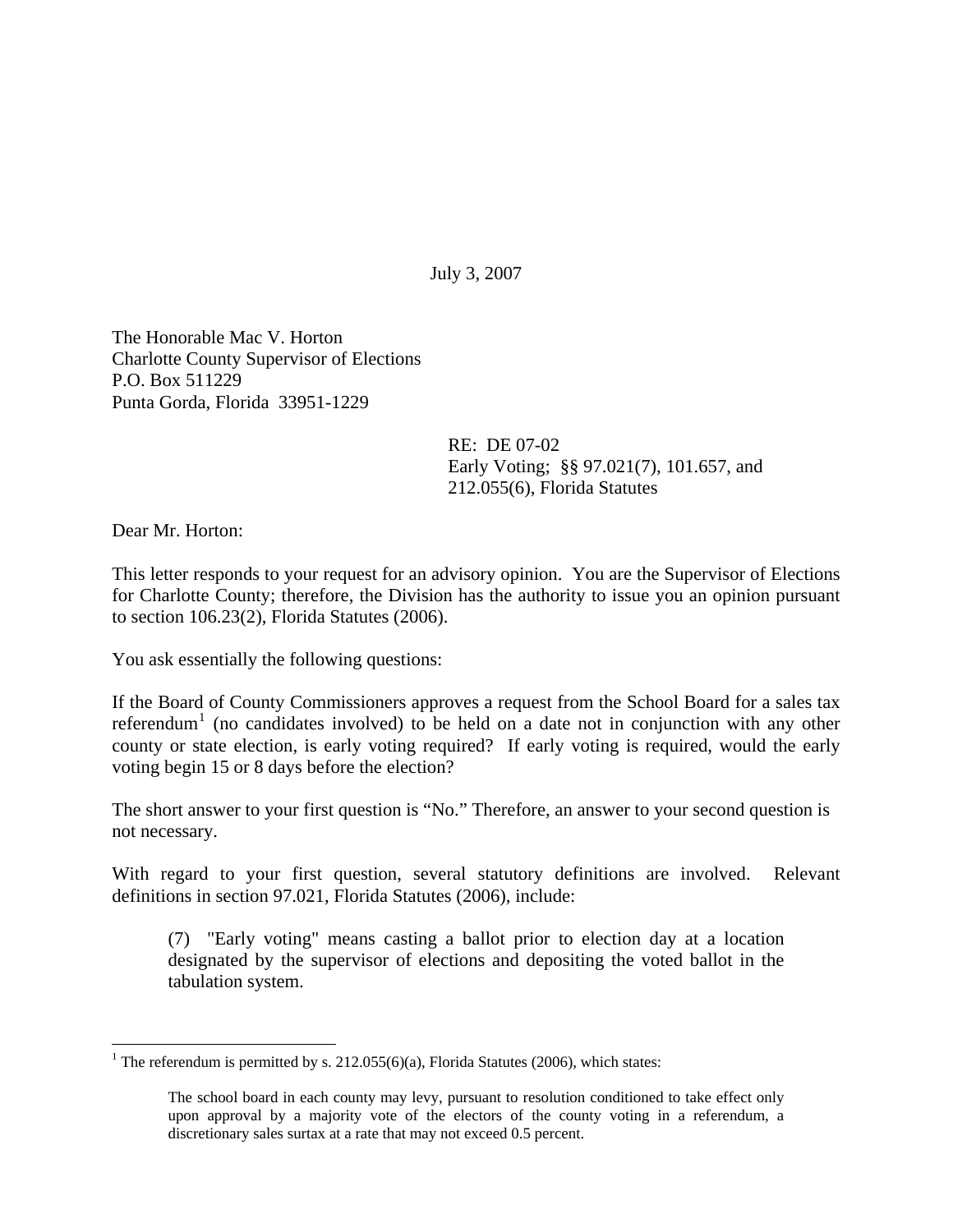(10) "Election" means any primary election, special primary election, special election, general election, or presidential preference primary election.

(14) "General election" means an election held on the first Tuesday after the first Monday in November in the even-numbered years, for the purpose of filling national, state, county, and district offices and for voting on constitutional amendments not otherwise provided for by law.

(27) "Primary election" means an election held preceding the general election for the purpose of nominating a party nominee to be voted for in the general election to fill a national, state, county, or district office.

(32) "Special election" is a special election called for the purpose of voting on a party nominee to fill a vacancy in the national, state, county, or district office.

(33) "Special primary election" is a special nomination election designated by the Governor, called for the purpose of nominating a party nominee to be voted on in a general or special election.

Unless the context clearly indicates otherwise, these definitions apply throughout the Election Code (s. 97.021, Florida Statutes (2006)). All types of elections within the definition of "election" solely involve candidates or nominees, except for "general election[s]," which may also include votes on constitutional amendments.

Also, relevant portions of s. 101.657, Florida Statutes (2006), state:

## **101.657 Early voting.--**

(1)(a) As a convenience to the voter, the supervisor of elections shall allow an elector to vote early in the main or branch office of the supervisor. The supervisor shall mark, code, indicate on, or otherwise track the voter's precinct for each early voted ballot. In order for a branch office to be used for early voting, it shall be a permanent facility of the supervisor and shall have been designated and used as such for at least 1 year prior to the election. The supervisor may also designate any city hall or permanent public library facility as early voting sites; however, if so designated, the sites must be geographically located so as to provide all voters in the county an equal opportunity to cast a ballot, insofar as is practicable. The results or tabulation of votes cast during early voting may not be made before the close of the polls on election day. Results shall be reported by precinct.

(b) The supervisor shall designate each early voting site by no later than the 30th day prior to an election and shall designate an early voting area, as defined in s. 97.021, at each early voting site. …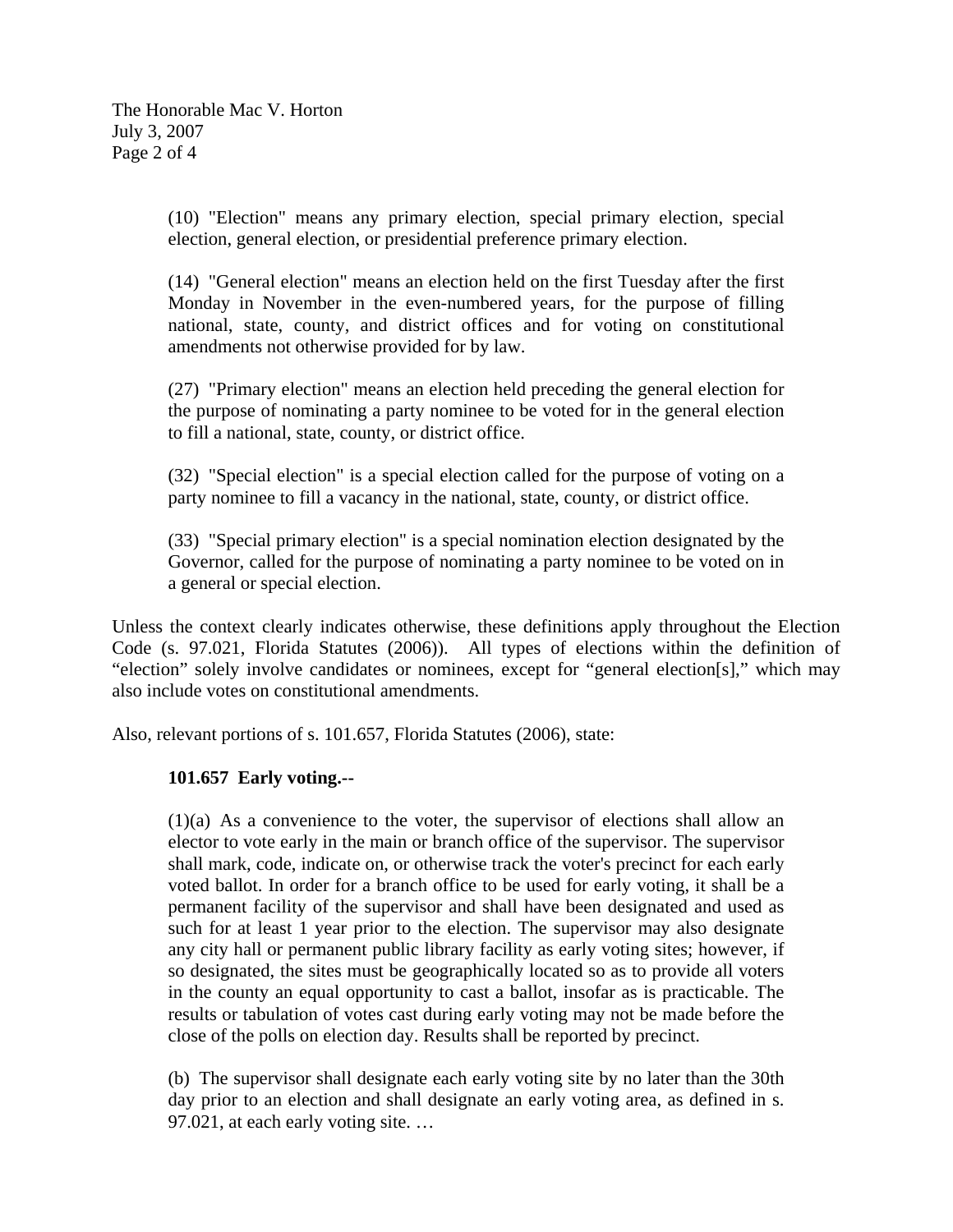The Honorable Mac V. Horton July 3, 2007 Page 3 of 4

> (d) Early voting shall begin on the 15th day before an election and end on the 2nd day before an election. For purposes of a special election held pursuant to s. 100.101, early voting shall begin on the 8th day before an election and end on the 2nd day before an election. Early voting shall be provided for 8 hours per weekday and 8 hours in the aggregate each weekend at each site during the applicable periods. Early voting sites shall open no sooner than 7 a.m. and close no later than 7 p.m. on each applicable day. …

> (f) Notwithstanding the requirements of s. 189.405, special districts may provide early voting in any district election not held in conjunction with county or state elections. If a special district provides early voting, it may designate as many sites as necessary and shall conduct its activities in accordance with the provisions of paragraphs (a)-(c). The supervisor is not required to conduct early voting if it is provided pursuant to this subsection. ….

The definition of a special district is contained in s. 189.403(1), Florida Statutes (2006), which reads:

"Special district" means a local unit of special purpose, as opposed to generalpurpose, government within a limited boundary, created by general law, special act, local ordinance, or by rule of the Governor and Cabinet. … The term does not include a school district ….

Because a school district is not a "special district," s. 101.657(1)(f), Florida Statutes (2006), does not apply to a school district sales tax referendum vote not held in conjunction with county or state elections. Moreover, the context of s. 101.657, Florida Statutes (2006), does not clearly indicate that the definitions of "early voting," "election," and "special election" are intended to differ from the definitions in s. 97.021, Florida Statutes (2006). Because early voting means casting a ballot prior to "election" day and an "election" means a "primary election, special primary election, special election, general election, or presidential preference primary election," as those terms are further specifically defined by statute, a sales surtax referendum approved by a Board of County Commissioners on behalf of a school district is not an "election" for purposes of the early voting provisions in s. 101.657, Florida Statutes (2006). Therefore, a Supervisor of Elections is not required to offer early voting on a school district sales tax referendum that is not held in conjunction with a county or state election.

Because early voting is not required under the circumstances you describe, an answer to your second question regarding the timing of early voting is not necessary.